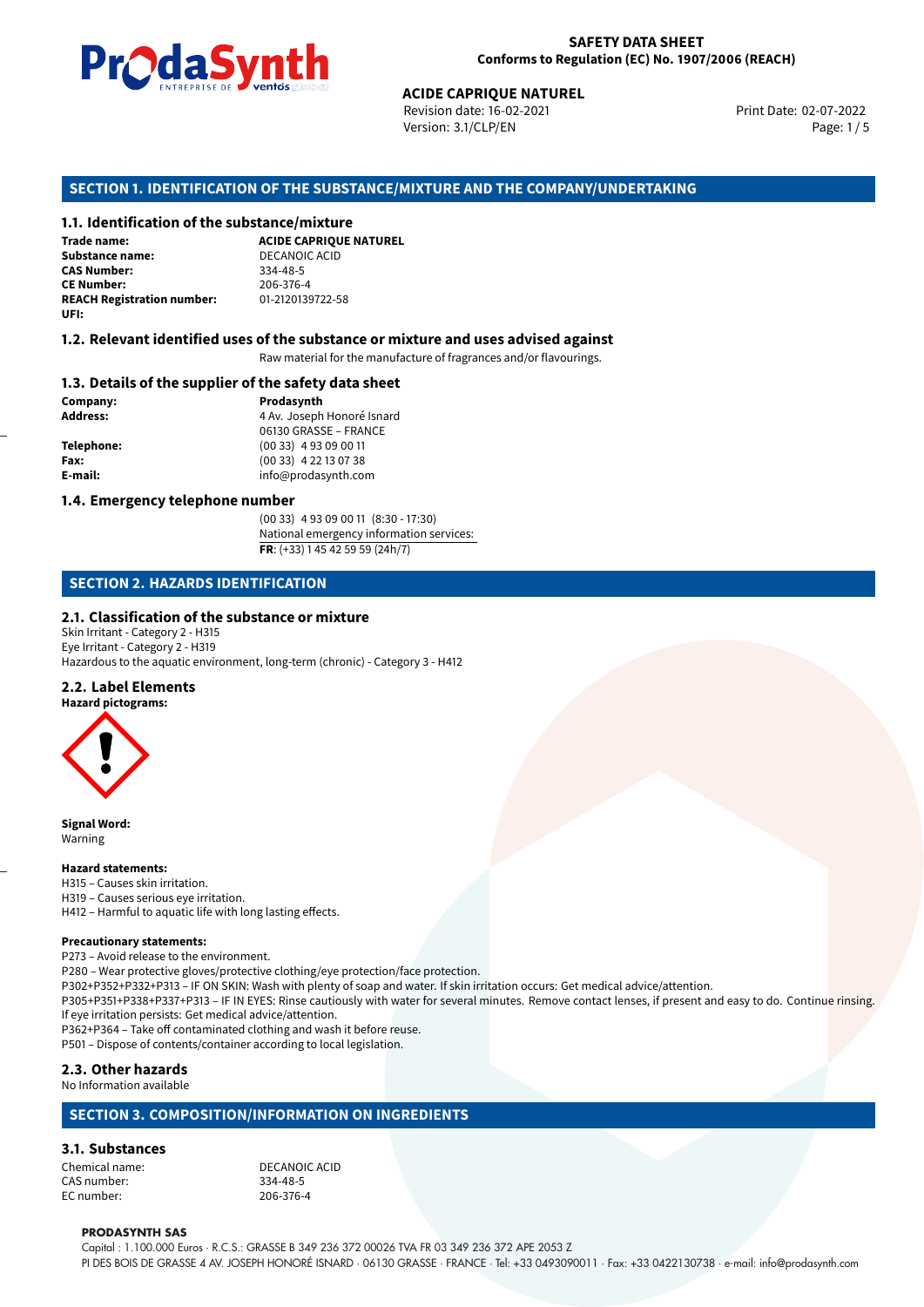

Revision date: 16-02-2021 Version: 3.1/CLP/EN Page: 2 / 5

#### **Hazardous constituents:**

| <b>Chemical Name</b> | % (w/w)   | <b>CAS No</b><br><b>EC No</b> | Classification according to Regulation 1272/2008                        |
|----------------------|-----------|-------------------------------|-------------------------------------------------------------------------|
| DECANOIC ACID        | $\geq$ 50 | 334-48-5<br>206-376-4         | Skin Irrit. 2 - H315<br>Eve Irrit. 2 - H319<br>Aquatic Chronic 3 - H412 |

[See the full text of the hazard statements in section 16.](#page-4-0)

#### **3.2. Mixtures**

Not applicable.

#### **SECTION 4. FIRST-AID MEASURES**

#### **4.1. Description of necessary first aid measures**

| Ingestion:    | Rinse mouth with water.                                                                                               |  |  |
|---------------|-----------------------------------------------------------------------------------------------------------------------|--|--|
|               | Obtain medical advice.                                                                                                |  |  |
|               | Keep at rest. Do not induce vomiting.                                                                                 |  |  |
| Eye contact:  | In case of contact with eyes, rinse immediately with plenty of water for at least 15 minutes and seek medical advice. |  |  |
| Inhalation:   | Remove person to fresh air and keep at rest.                                                                          |  |  |
|               | Seek immediate medical advice.                                                                                        |  |  |
| Skin contact: | Take off immediately all contaminated clothing.                                                                       |  |  |
|               | Thoroughly wash affected skin with soap and water.                                                                    |  |  |
|               | Seek medical attention if symptoms persist.                                                                           |  |  |

#### **4.2. Most important symptoms and effects, both acute and delayed**

No information available.

#### **4.3. Indication of any immediate medical attention and special treatment needed**

No information available.

#### **SECTION 5. FIRE-FIGHTING MEASURES**

#### **5.1. Extinguishing Media**

Water spray, carbon dioxide, dry chemical powder or appropriate foam. For safety reasons do not use full water jet.

#### **5.2. Special hazards arising from the substance or mixture**

Known or Anticipated Hazardous Products of Combustion: Emits toxic fumes under fire conditions.

#### **5.3. Advice for firefighters**

High temperatures can lead to high pressures inside closed containers. Avoid inhalation of vapors that are created. Use appropriate respiratory protection. Do not allow spillage of fire to be poured into drains or watercourses. Wear self-contained breathing apparatus and protective clothing.

#### **SECTION 6. ACCIDENTAL RELEASE MEASURES**

#### **6.1. Personal precautions, protective equipment and emergency procedures**

Evacuate surronding areas. Ensure adequate ventilation. Keep unnecessary and unprotected personnel from entering. Do not breathe vapor/spray. Avoid contact with skin and eyes. Information regarding personal protective measures: see section 8.

#### **6.2. Environmental precautions**

To avoid possible contamination of the environment, do not discharge into any drains, surface waters or groundwaters.

#### **6.3. Methods and materials for containment and cleaning up**

Cover with an inert, inorganic, non-combustible absorbent material (e.g. dry-lime, sand, soda ash). Place in covered containers using non-sparking tools and transport outdoors. Avoid open flames or sources of ignition (e.g. pilot lights on gas hot water heater). Ventilate area and wash spill site after material pickup is complete.

#### **6.4. Reference to other sections**

Information regarding exposure controls, personal protection and disposal considerations can be found in sections 8 and 13.

#### **PRODASYNTH SAS**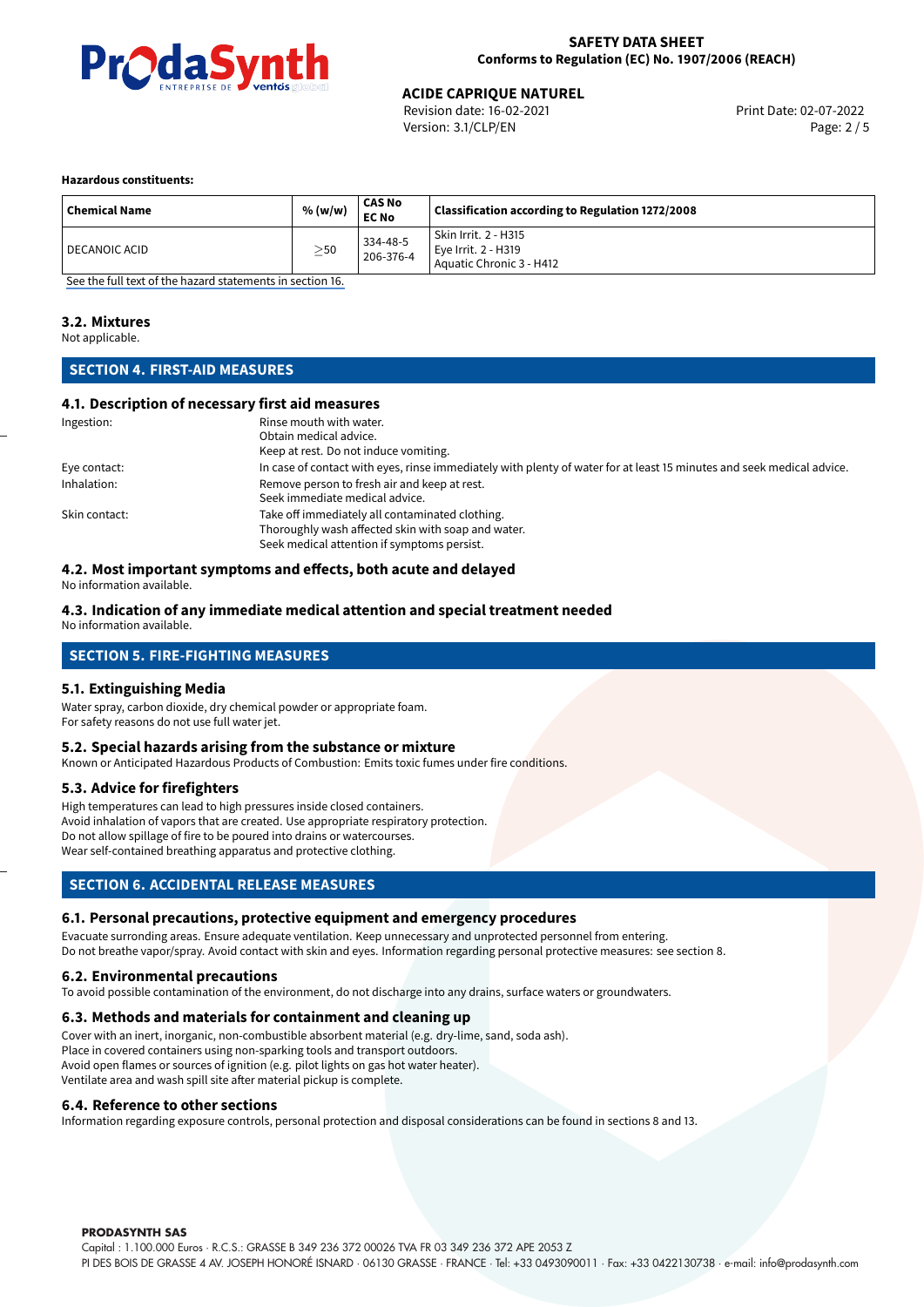

Revision date: 16-02-2021 Version: 3.1/CLP/EN Page: 3 / 5

#### **SECTION 7. HANDLING AND STORAGE**

#### **7.1. Precautions for safe handling**

Do not store or handle this material near food or drinking water. Do not smoke. Avoid contact with the eyes, skin and clothing. Wear protective clothing and use glasses. Observe the rules of safety and hygiene at work. Keep in the original container or an alternative made from a compatible material.

### **7.2. Conditions for safe storage, including any incompatibilities**

Store in tightly closed and preferably full containers in a cool, dry and ventilated area, protected from light. Keep away from sources of ignition (e.g. hot surfaces, sparks, flame and static discharges). Keep away from incompatible materials (see section 10).

#### **7.3. Specific end use(s)**

No information available.

#### **SECTION 8. EXPOSURE CONTROLS AND PERSONAL PROTECTION**

#### **8.1. Control parameters**

Components with occupational exposure limits: None known.

#### **8.2. Exposure controls**

| Appropriate engineering controls: | Measures should be taken to prevent materials from being splashed into the body.                                                            |
|-----------------------------------|---------------------------------------------------------------------------------------------------------------------------------------------|
|                                   | Provide adequate ventilation, according to the conditions of use. Use a mechanical exhaust if required.                                     |
| Eye/Face protection:              | Chemical safety goggles are recommended. Wash contaminated goggles before reuse.                                                            |
| Hand Protection:                  | Chemical-resistant gloves are recommended. Wash contaminated gloves before reuse.                                                           |
| Body protection:                  | Personal protective equipment for the body should be selected based on the task being performed and the risks<br>involved.                  |
| <b>Respiratory Protection:</b>    | In case of insufficient ventilation, use suitable respiratory equipment.                                                                    |
| Environmental exposure controls:  | Emissions from ventilation or process equipment should be checked to ensure they comply with environmental<br>protection legislation.       |
|                                   | In some cases, filters or engineering modifications to the process equipment will be necessary to reduce emissions to<br>acceptable levels. |

#### **SECTION 9. PHYSICAL AND CHEMICAL PROPERTIES**

#### **9.1. Information on basic physical and chemical properties**

| Appearance:                            | Solid                |
|----------------------------------------|----------------------|
| Colour:                                | Conforms to standard |
| Odour:                                 | Conforms to standard |
| Odour theshold:                        | Not determined       |
| pH:                                    | Not determined       |
| Melting point/freezing point:          | 29-34                |
| Boling point/boiling range $(°C)$ :    | 268-270              |
| Flash point:                           | $110^{\circ}$ C      |
| Evaporation rate:                      | Not determined       |
| Flammability:                          | Not determined       |
| Lower flammability/Explosive limit:    | Not determined       |
| Upper flammability/Explosive limit:    | Not determined       |
| Vapour pressure:                       | Not determined       |
| Vapour Density:                        | Not determined       |
| Density:                               | Not determined       |
| Relative density:                      | Not determined       |
| Water solubility:                      | Not determined       |
| Solubility in other solvents:          | Not determined       |
| Partition coefficient n-octanol/water: | Not determined       |
| Auto-ignition temperature:             | Not determined       |
| Decomposition temperature:             | Not determined       |
| Viscosity, dynamic:                    | Not determined       |
| Viscosity, kinematic:                  | Not determined       |
| Explosive properties:                  | Not determined       |
| Oxidising properties:                  | Not determined       |
|                                        |                      |

**PRODASYNTH SAS** 

Capital : 1.100.000 Euros · R.C.S.: GRASSE B 349 236 372 00026 TVA FR 03 349 236 372 APE 2053 Z PI DES BOIS DE GRASSE 4 AV. JOSEPH HONORÉ ISNARD · 06130 GRASSE · FRANCE · Tel: +33 0493090011 · Fax: +33 0422130738 · e-mail: info@prodasynth.com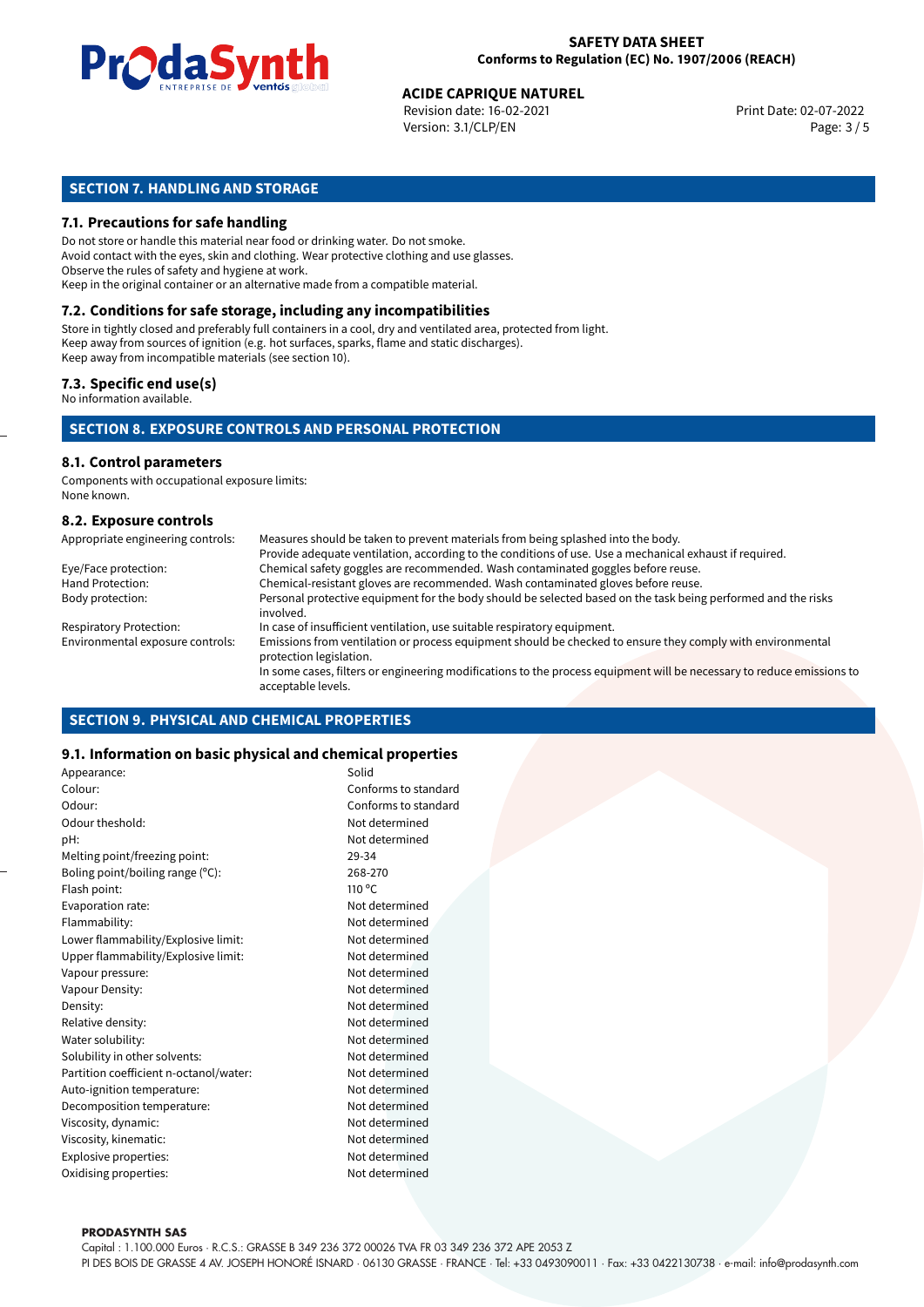

Revision date: 16-02-2021 Version: 3.1/CLP/EN Page: 4 / 5

#### **9.2. Additional information**

No information available.

#### **SECTION 10. STABILITY AND REACTIVITY**

#### **10.1. Reactivity**

No hazardous reactions if stored and handled as prescribed/indicated.

#### **10.2. Chemical stability**

The product is stable if stored and handled as prescribed/indicated.

#### **10.3. Possibility of hazardous reactions**

No hazardous reactions if stored and handled as prescribed/indicated.

#### **10.4. Conditions to Avoid**

Conditions to Avoid: Excessive heat, flame or other ignition sources.

#### **10.5. Incompatible materials**

Avoid contact with strong acids and bases and oxidizing agents.

#### **10.6. Hazardous decomposition products**

During combustion may form carbon monoxide and unidentified organic compounds.

#### **SECTION 11. TOXICOLOGICAL INFORMATION**

#### **11.1. Information on toxicological effects**

| Acute toxicity                    | Based on the data available, the criteria for classification are not met. |
|-----------------------------------|---------------------------------------------------------------------------|
| <b>Skin corrosion/irritation</b>  | Causes skin irritation.                                                   |
| Serious eye damage/irritation     | Causes serious eye irritation.                                            |
| Respiratory or skin sensitisation | Based on the data available, the criteria for classification are not met. |
| Germ cell mutagenicity            | Based on the data available, the criteria for classification are not met. |
| <b>Carcinogenicity</b>            | Based on the data available, the criteria for classification are not met. |
| Reproductive toxicity             | Based on the data available, the criteria for classification are not met. |
| <b>STOT-single exposure</b>       | Based on the data available, the criteria for classification are not met. |
| <b>STOT-repeated exposure</b>     | Based on the data available, the criteria for classification are not met. |
| <b>Aspiration hazard</b>          | Based on the data available, the criteria for classification are not met. |

#### **SECTION 12. ECOLOGICAL INFORMATION**

#### **12.1. Toxicity**

**Assessment:** Harmful to aquatic life with long lasting effects. **Experimental/calculated data:** No information available.

#### **12.2. Degradability**

No information available.

#### **12.3. Bioaccumulative potential**

No information available.

#### **12.4. Soil mobility**

No information available.

#### **12.5. Results of PBT and vPvB assessment**

No information available.

#### **12.6. Other adverse effects**

See also sections 6, 7, 13 and 15 Do not allow to get into waste water or waterways.

#### **SECTION 13. DISPOSAL CONSIDERATIONS**

#### **13.1. Waste treatment methods**

Dispose of in accordance with national and local environmental regulations.

**PRODASYNTH SAS** 

Capital : 1.100.000 Euros · R.C.S.: GRASSE B 349 236 372 00026 TVA FR 03 349 236 372 APE 2053 Z PI DES BOIS DE GRASSE 4 AV. JOSEPH HONORÉ ISNARD · 06130 GRASSE · FRANCE · Tel: +33 0493090011 · Fax: +33 0422130738 · e-mail: info@prodasynth.com